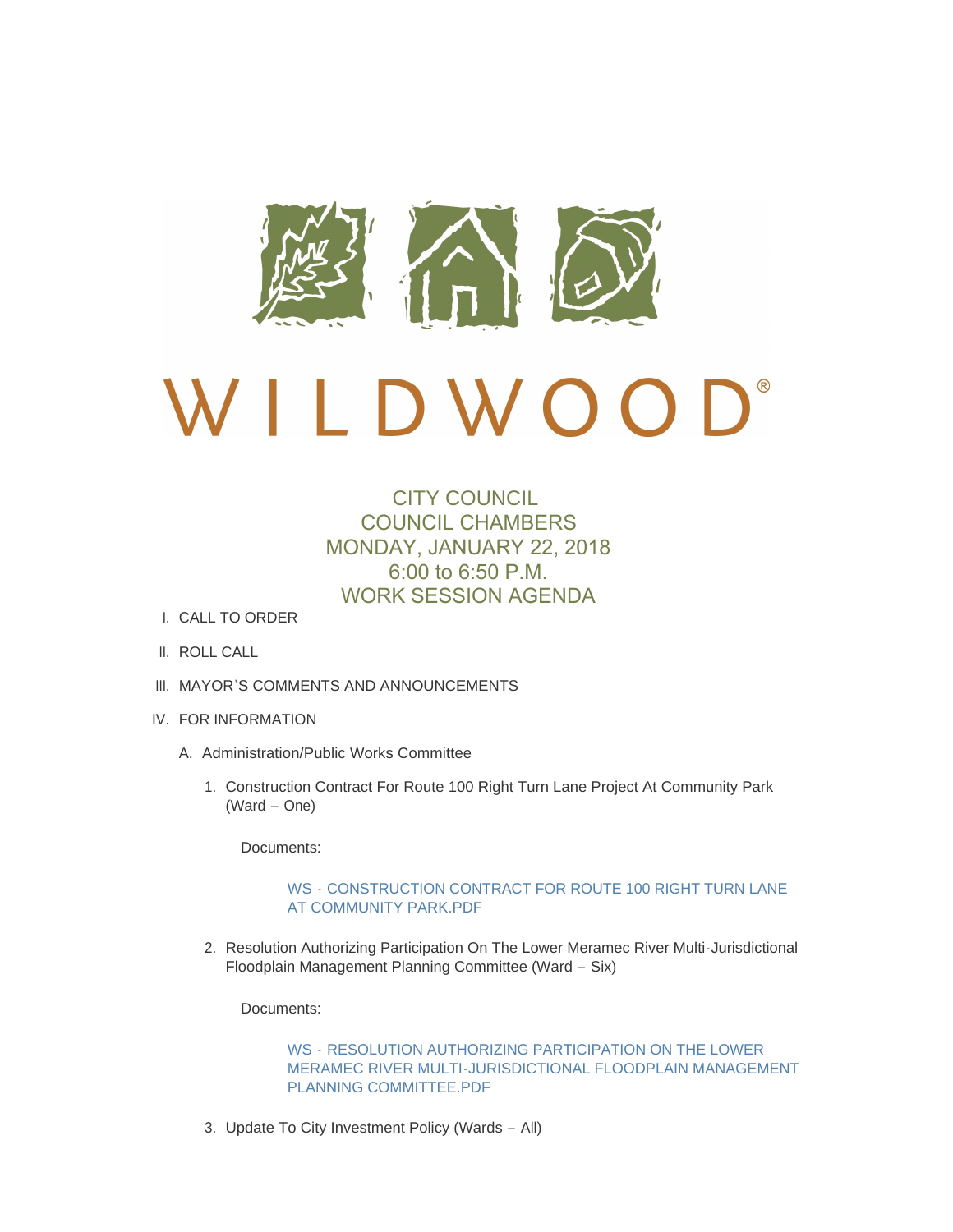Documents:

# WS - [INVESTMENT POLICY.PDF](http://mo-wildwood.civicplus.com/AgendaCenter/ViewFile/Item/13770?fileID=19560)

- B. Board Of Ethics
	- 1. Process For Submitting An Ethics Complaint (Wards All)

Documents:

#### WS - [PROCESS FOR SUBMITTING AN ETHICS COMPLAINT.PDF](http://mo-wildwood.civicplus.com/AgendaCenter/ViewFile/Item/13772?fileID=19561)

- C. Board Of Public Safety
	- 1. Amendment Of Traffic Schedule Section V To Include State And County Roads As Through Streets (Wards – All)

Documents:

#### WS - [AMENDMENT OF TRAFFIC SCHEDULE V TO INCLUDE STATE AND](http://mo-wildwood.civicplus.com/AgendaCenter/ViewFile/Item/13774?fileID=19562)  COUNTY ROADS AS THROUGH STREETS.PDF

- D. Planning And Parks Committee
	- 1. Pond Athletic Association (PAA) 2018 Season (Ward One)

Documents:

WS - [POND ATHLETIC ASSOCIATION.PDF](http://mo-wildwood.civicplus.com/AgendaCenter/ViewFile/Item/13776?fileID=19563)

- E. Planning And Zoning Commission
	- 1. Status Sheet From December 18, 2017 Meeting (Wards All)

Documents:

WS - [PLANNING AND ZONING STATUS SHEET.PDF](http://mo-wildwood.civicplus.com/AgendaCenter/ViewFile/Item/13778?fileID=19564)

F. Rural Internet Access Committee Update (Wards - All)

Documents:

WS - [RURAL INTERNET ACCESS UPDATE.PDF](http://mo-wildwood.civicplus.com/AgendaCenter/ViewFile/Item/13779?fileID=19565)

G. Construction Project Update (Wards - All)

Documents:

# WS - [CONSTRUCTION PROJECT UPDATE.PDF](http://mo-wildwood.civicplus.com/AgendaCenter/ViewFile/Item/13780?fileID=19566)

- V. FOR ACTION
	- A. City Administrator
		- Endorsement Of Rockwood School District Grant Application 1.